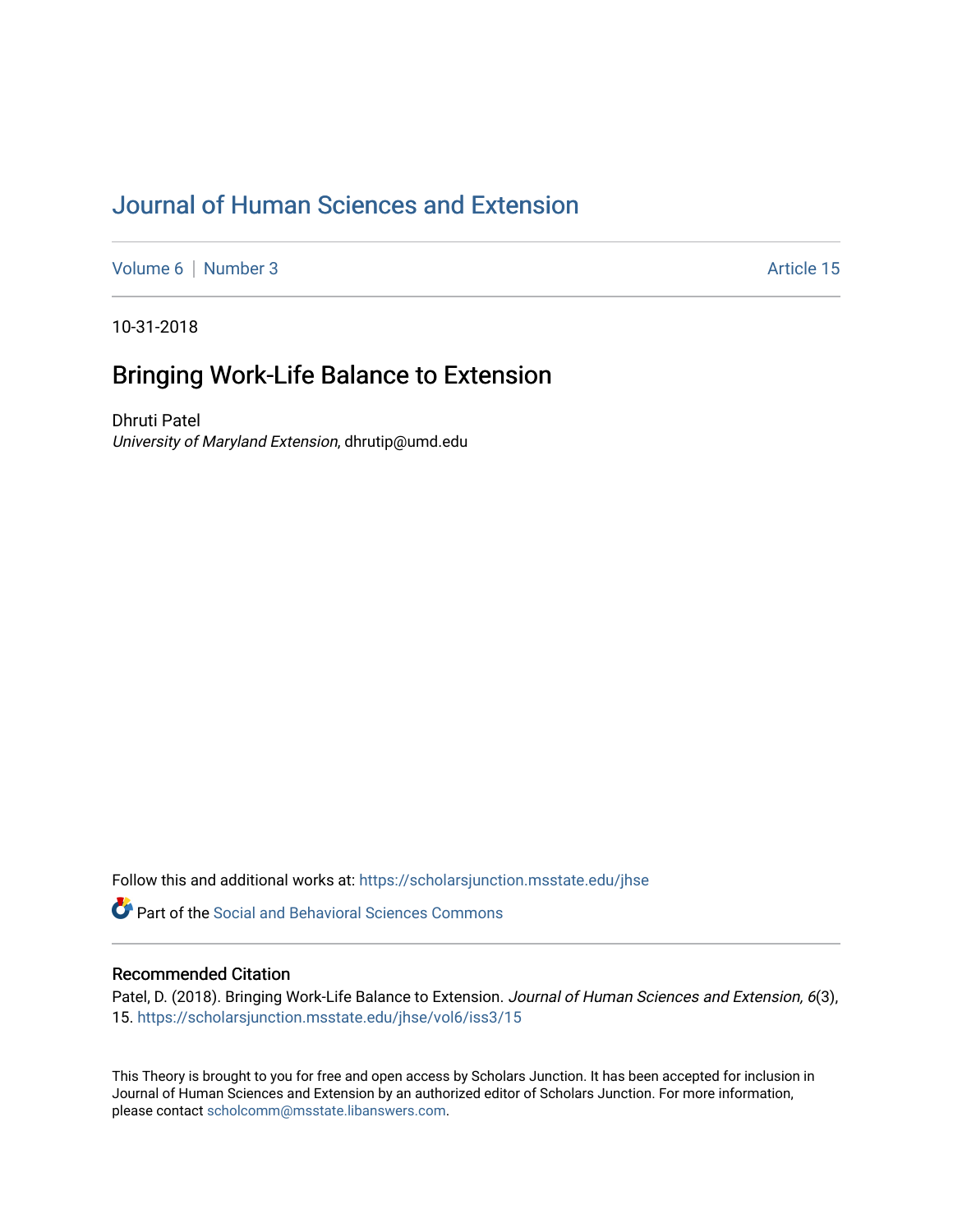## **Dhruti Patel**

*University of Maryland Extension*

*Throughout its one hundred plus years of history, the Cooperative Extension System has experienced many changes. Since its beginning, the Extension System has revolutionized nonformal educational approaches and outreach methods. However, these changes have also created issues such as role ambiguity, worklife conflict, work-life spillover, burnout, stress, and work-life imbalance among Extension professionals. There are very few currently existing publications that identify present day work-life balance issues in Extension. Most of such information is dated and irrelevant to current workings of Extension. To give more in-depth insights on this subject, a number of well-established theories, such as compensation, spillover, inter-role conflict, and role enhancement theories, are discussed in this publication. These theories are selected based on their relatability with Extension. Hence, this article was created with an intent to encourage a dialogue concerning current work-life balance issues within Extension. The article also illustrates a conceptual theoretical perspective–a three-tier approach to work-life balance in Extension. This approach discusses elements, such as individual awareness, environmental factors, and organizational policies, to inculcate positive work-life balance practices. This proposed approach could be a guide to creating a more positive work culture, improving work-life satisfaction among Extension employees, and boosting organizational competence and productivity.*

*Keywords:* work-life, work-life balance, work culture, positive work environment

## **Introduction**

With over a hundred years of heritage, the Cooperative Extension System has created and adopted many modern community outreach methods to effectively educate communities throughout the United States. This evolutionary change has also affected the work environment in Extension. In this new century of technology and information overload, Extension is struggling to keep up with work-life balance. Kutilek, Conklin, and Gunderson (2002) defined Extension job positions as "multidimensional jobs" requiring an employee to balance several projects, volunteers, community stakeholders/partners, grants, and scholarly work. These job responsibilities are not only stretched to a local and state level but also to national and international levels. Self-motivation, readiness to help communities, a flexible work schedule,

Direct correspondence to Dhruti Patel at dhrutip@umd.edu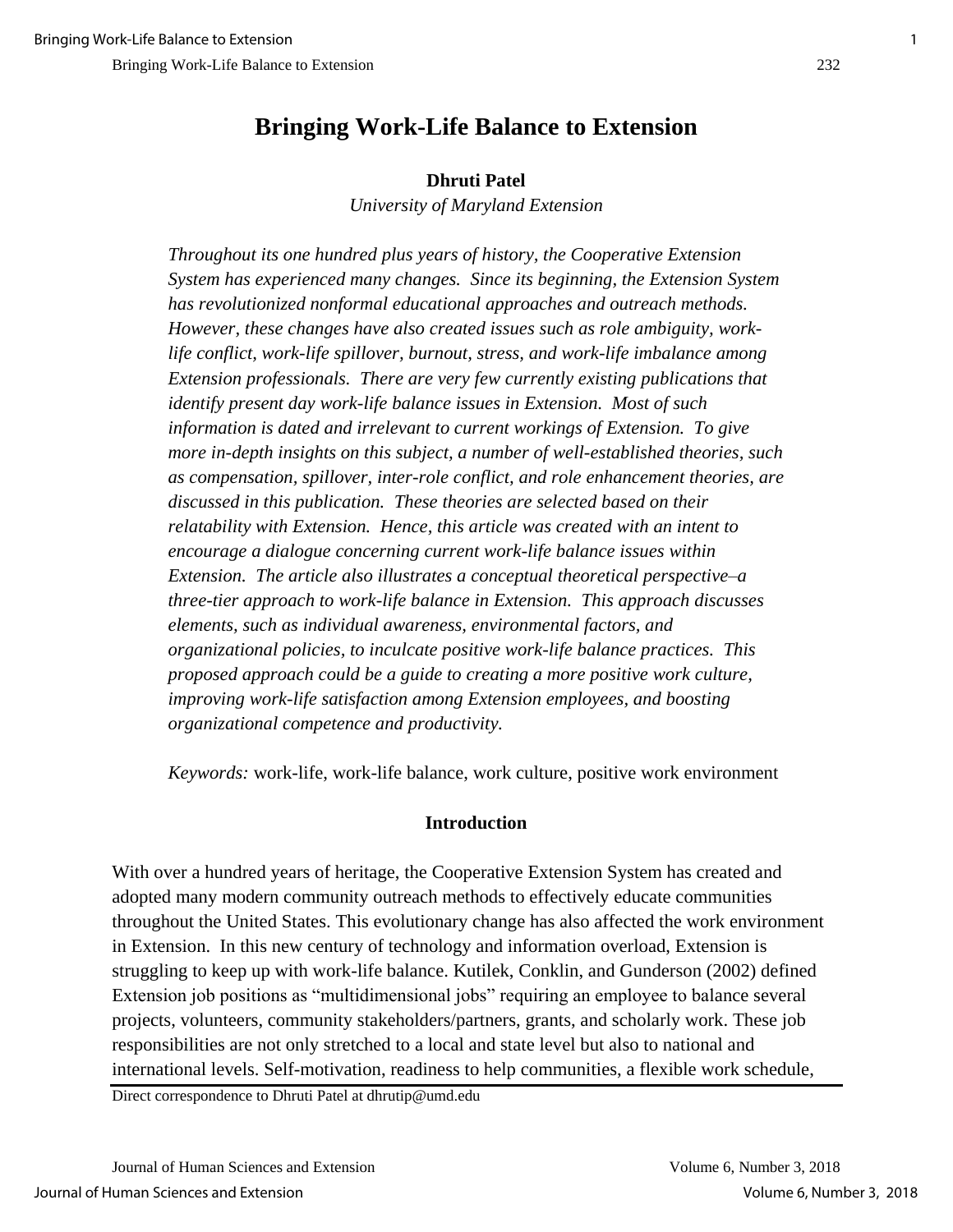and autonomy are some of the most revered aspects of Extension job positions. However, many times, it can turn into overcommitment and frequent night and weekend programming.

People in autonomous roles often experience work role stress because of the opportunities and demands, leading to role ambiguity (Chambers, Moore, & Bachtel 1998). As Ensle (2005) indicated, Extension employees derive personal satisfaction from educating the clientele served, but the enjoyment of working with the public often is sidelined due to endless paperwork with unrealistic deadlines. An Extension job position requires a person with a high energy level who is extremely well-organized and a good communicator. However, the employee is often either "left on their own with no supervision" or oversupervised. The complexity of this job and the demands it poses to employees is usually the biggest reason for stress and imbalance in work and life (Ensle, 2005).

As we speak about imbalance, one first needs to understand what it means to have "balance" in work and life. Balance does not mean that you spend half of your life working and half of it playing. Instead, it means balancing the two to achieve harmony in physical, emotional, and spiritual health in creating overall wellbeing (Simmons, 2012). Felstead, Jewson, Phizacklea, and Walters (2002) defined work-life balance as a relationship between institutional and cultural times and spaces of work and non-work in societies where the income is predominantly generated and distributed through labor markets. Simmons (2012) simplifies this definition further by stating, "work-life balance means bringing work, whether done on the job or at home and leisure time into balance to live life to its fullest."

Clark (2000) suggested that work-life balance is important for an individual's psychological wellbeing, self-esteem, satisfaction, and overall sense of harmony in life. It can be regarded as an indicator of a successful balance between work and family roles. Hence, in a way, work-life balance is an individual and social responsibility. However, it is getting more difficult to maintain this balance and avoid work-life spillover due to 24/7 accessibility to technology, working from home, and use of smartphones. Balmforth and Gardner (2006) defined "work-life spillover" as what happens when a person's attitudes, emotions, skills, and behaviors produced in one domain (professional or personal) flow into the other. In spite of the extensive employee benefits, more rigorous measures might help Extension professionals achieve balance and avoid "work-life spillover." Individual actions are not adequate to create a culture of wellbeing and balance; more organizational and regulatory changes can help inspire Extension professionals to create more positive life changes and achieve work-life balance.

#### **Theoretical Perspectives on Work-Life Stressors**

Addressing and acknowledging work-life conflict is a first step toward acquiring positive worklife balance. Work-life conflict produces a variety of outcomes that are neither good for the organization nor for an individual. It is typically defined as a form of inter-role conflict in which

Journal of Human Sciences and Extension Volume 6, Number 3, 2018 Journal of Human Sciences and Extension Volume 6, Number 3, 2018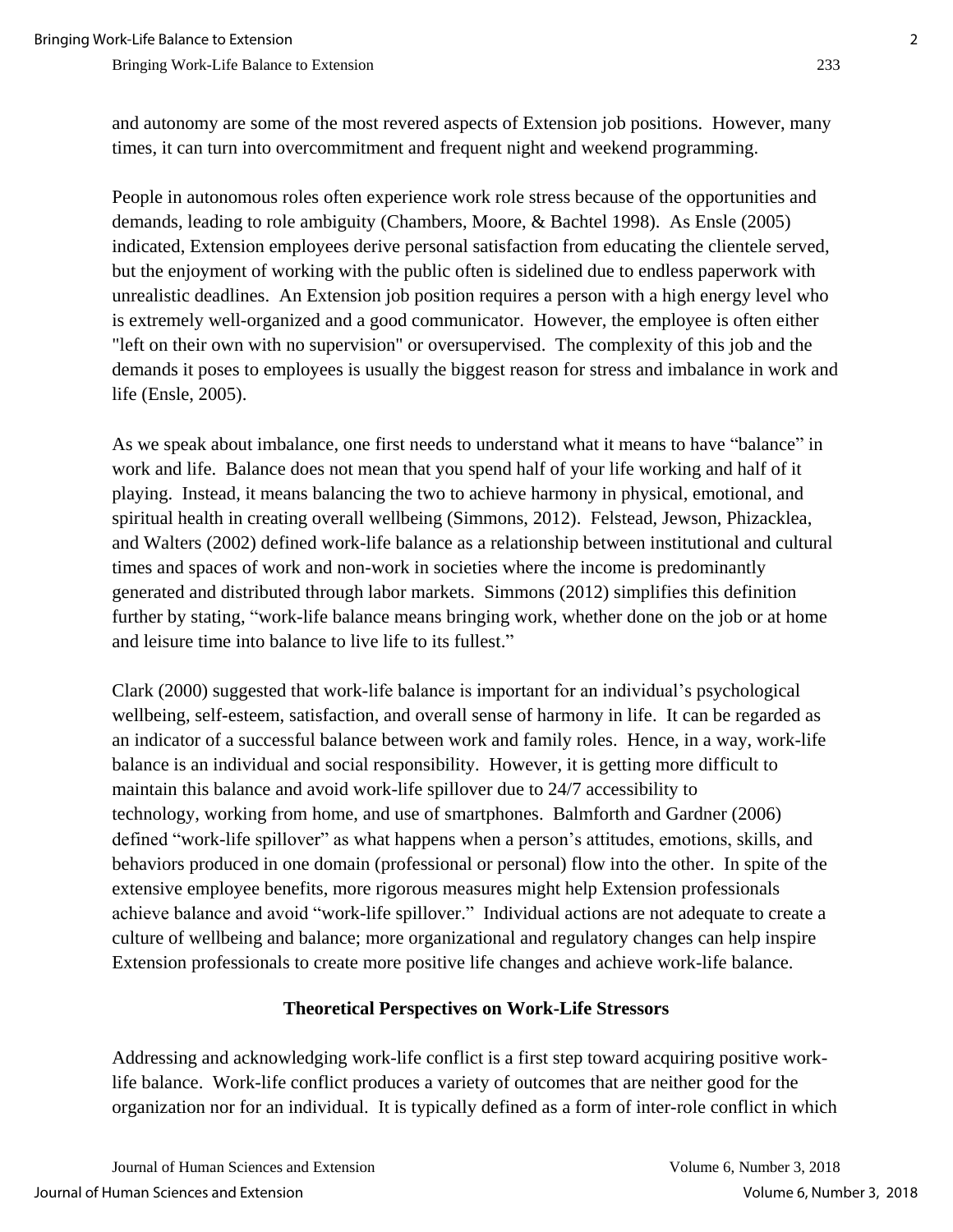the role pressures from work and family domains are mutually incompatible in some respect. That is, participation in the work role is made more difficult by virtue of participation in the family role or vice versa (Greenhaus & Beutell, 1985). The work-life conflict can be branched in two directions: work role interference with the family role or family role interference with the work role. For example, an Extension professional working during county/state fairs on the weekends and evenings compromises the time dedicated to self and/or the family. On the other hand, caring for a family member with a long-term illness can compromise time dedicated to work. Amstad, Meier, Fasel, Elfering, and Semmer (2011) postulated that role ambiguity and role overload also contribute to work-life conflict.

### **Role Ambiguity**

Role ambiguity implies a lack of information concerning a particular role or lack of clarity which creates uncertainty about the job expectations (Peterson et al., 1995). In other words, role ambiguity arises due to unclear, poorly defined, and vague job responsibilities. This can lead to anxiety, stress, and tension (Bauer & Simmon, 2000). The roles of Extension professionals are significantly autonomous and self-driven in nature. Hence, there are potential chances of newer Extension professionals experiencing role ambiguity and work-life conflict. One of the possible solutions to alleviate work-life conflict can be comprehensive Extension onboarding and mentoring programs to familiarize newer employees with an Extension system. Such formal programs can possibly help reduce job-related stress, boost self-confidence, and increase employee retention.

#### **Role Overload**

Role overload is another indicator of work-life conflict. This phenomenon occurs when role expectations are greater than an individual's abilities and motivation to perform a task (Schaubroeck et al., 2012). People who perceive their workloads to be high would often complain about fatigue, tension, body aches, migraine, general headache, and depression (Idris & Dollard, 2011). Such stress can result in procrastination, absenteeism, and can lead to loss of an employee (Murphy & Schoenborn, 1987). Extension professionals struggle with job overload as they manage several job responsibilities, such as program planning and implementation, community outreach, financial procurement, leadership roles, academic roles, community collaboration, and revitalizing efforts. Other common challenges that Extension professionals face are limited administrative support, layoffs, and challenges with funding. Due to these factors, many Extension professionals probably face role overload quite frequently, which in turn leads to work-life conflict.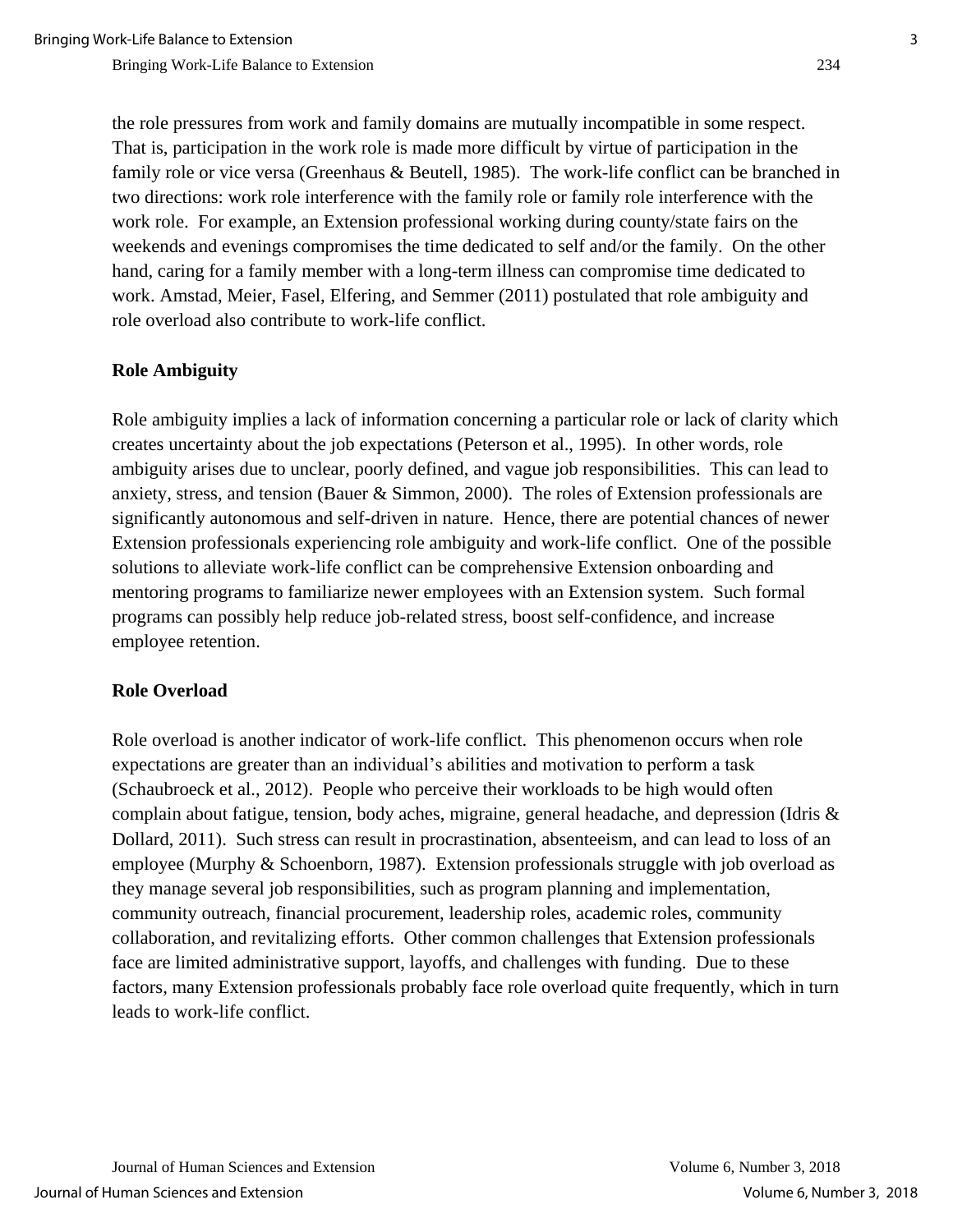## **Theories of Work-Life Balance**

Even though there are several established theories in the field of work-life balance, theories discussed in this article were selected due to their relevance to Extension work.

## **Compensation Theory**

Compensation theory refers to efforts intended to counter negative experiences in one domain through increased efforts for positive experiences in another domain (Edwards & Rothbard, 2000). Compensation theory can be divided into two separate types: supplemental or reactive. Supplemental compensation occurs when positive experiences are inadequate at work and, therefore, are compensated at home. An example would be taking longer personal leaves due to disengagement or lack of motivation at work. Reactive compensation occurs when negative work experiences are compensated by engaging in positive home experiences, such as seeking quality time at home by taking a longer leave of absence due to work-related conflicts/stresses.

The main difference between these two types of compensation is that supplemental compensation is driven by insufficient rewards, and reactive compensation is driven by excessive negative experiences (Edwards & Rothbard, 2000). A similar effect can be observed vice versa, where problems in the life domain can lead to spending an extensive amount of time working. Both of these situations can lead to disengaged employees and compromised work productivity. Compensation theory was the first theory that looked at work and life domains as an intermingling system. It acknowledged a crucial fact that there is a connection between both domains. However, compensation theory does not discuss the outcomes of the positive impacts of a specific domain on another, such as how positive experiences at work translate to the life domain (Edwards & Rothbard, 2000).

## **Spillover Theory**

Spillover theory is one of the most popular theories in the area of work-life balance. Spillover theory is defined as a condition under which the spillover between the work microsystem and the family microsystem is positive or negative. This theory truly depicts the effect of one domain on the other, whether it is positive or negative. It also recognizes several other factors, such as time, space, flexibility, and energy. If work-family interactions are rigidly structured in time and space, then spillover in terms of time, energy, and behavior is generally negative. On the other hand, work flexibility enables individuals to integrate work and family in time and space, leading to a positive spillover (Hill, Ferris, & Märtinson, 2003). The autonomy and creativity of work in Extension can provide this flexibility and job satisfaction to enable positive spillover on family life. However, this same autonomy and creativity could also create negative spillover on family life due to role ambiguity, excessive work pressure, stress, and time management concerns.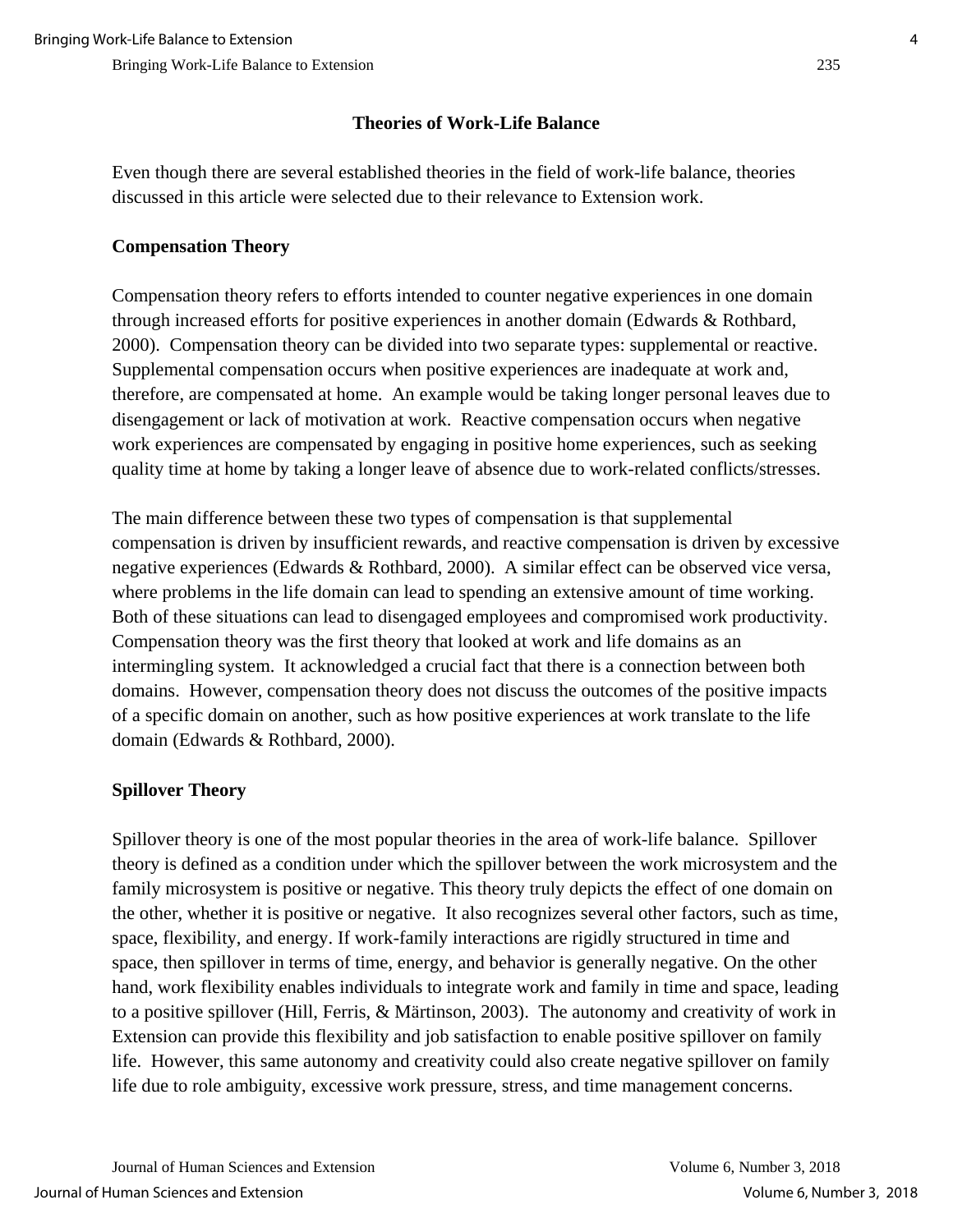## **Inter-Role Conflict Theory**

Inter-role conflict occurs when meeting demands in one domain make it difficult to meet demands in the other domain (Greenhaus & Beutell, 1985). One experiences inter-role conflict when the expectations of one role interfere with fulfilling expectations of the other. This recurring trend not only brings about feelings of being unproductive but also burnout and lower self-esteem (Greenhaus & Beutell, 1985). This trend might be relevant to Extension where extensive traveling and prolonged program commitments could lead to inter-role conflict with personal or family engagement.

## **Role Enhancement Theory**

Role enhancement theory reflects how positive influences created by one domain (work or family) that affect another domain (Lavassani & Movahedi, 2014). According to the role enhancement theory, multiple roles bring rewards such as income, heightened self-esteem, opportunities for social relationships, and experience of success (Barnett & Hyde, 2001). For instance, community engagement, social relationships, stewardship, leadership, and service are some of the positive influences experienced in the work domain that could potentially affect the life domain of the Extension professional. The central focus of this perspective is mainly on both enriching of and the positive effects of work and family relationships, such as resource enhancement, work-family success or balance, improved self-esteem, and positive spillover (Lavassani & Movahedi, 2014).

## **Three-Tier Approach to Work-Life Balance**

Figure 1 is the author's representation of the Three-Tier Approach described in this article. The Three-Tier Approach includes the three main elements of *Individual Awareness and Education*, *Environmental Factors*, and *Organizational Policies*. Within each of these elements are several sub-elements that are discussed in more detail below.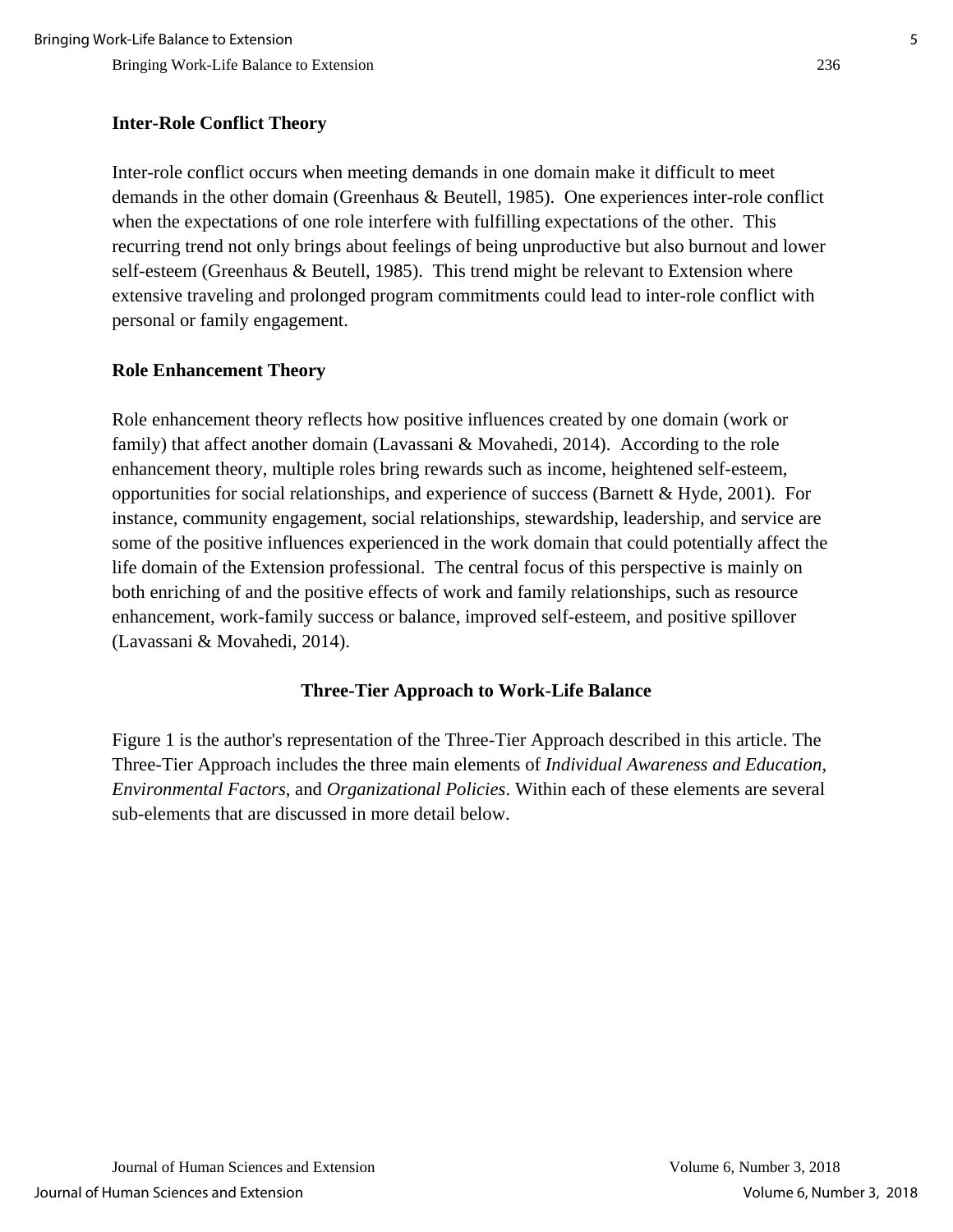

#### **Individual Awareness and Education**

Dev and Raj (2017) said that, *"*An individual is the most important determinant of work-life balance." Self-awareness is the first key to creating work-life balance. Self-awareness helps in acknowledging some of the personal hurdles we face in our life that prevent us from gaining balance (Boertje & Ferron, 2013). Being an educational entity, Extension employees may potentially focus their efforts outward while overlooking self-care, self-development and selfeducation. On the other hand, Extension professionals spend more time towards professional development, ignoring aspects that relate to personal growth. The multidimensionality of the Extension job responsibilities can sometimes lead to a compromised personal and social life. Investing time in personal development and education brings about an overall sense of wellbeing and fulfillment, which helps to create a sense of balance (Dev & Raj, 2017).

Martinez, Ordu, Della Sala, and McFarlane (2013) suggested that fulfillment of work-life balance for individual results from three factors: purposeful management, social/peer support, and seeking wellbeing. These three factors, when used efficiently, can improve work-life balance and prevent burn-out experienced due to chronic stress.

**Purposeful management.** Purposeful management is a key to achieving the best outcomes in a given time. It can be achieved by prioritizing and self-examining overarching goals. Prioritizing can be a great tool in leading more intentful work and personal life. It is very common for an Extension professional to constantly manage several tasks such as community education, program implementation and outreach, and other scholarly work. Doing these multiple tasks at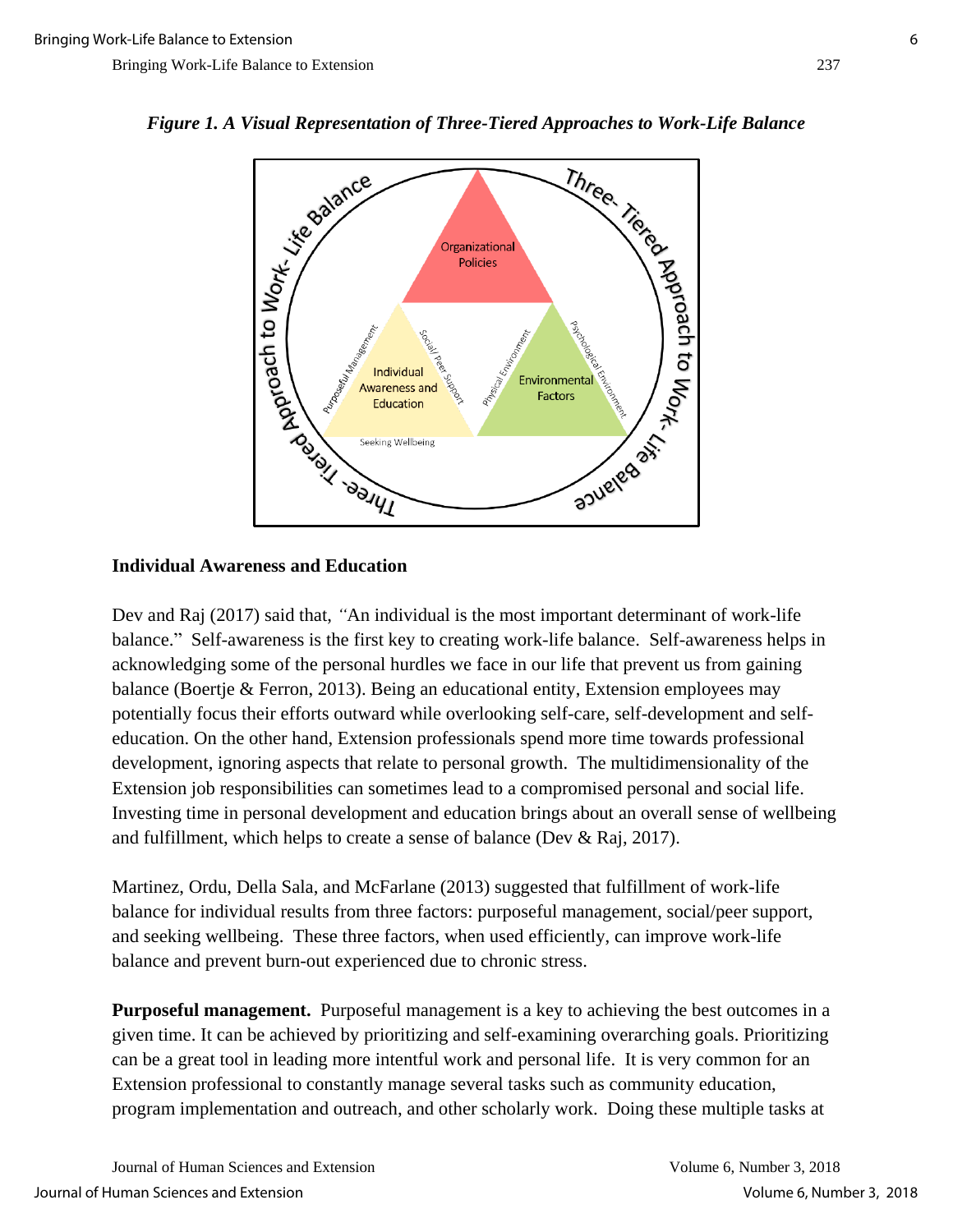once could lead to poor attention and focus affecting the quality of work, leading to dissatisfaction in work and life (Just & Buchweitz, 2017). This concept is explained by Just et al. (2001) who indicated that the total amount of brain activity present when two tasks are attempted simultaneously seems to be less than the sum of brain activation that occurs when each task is completed in isolation. Multitasking not only compromises the quality of work but also extends the time required to finish a task. This prolonged process leads to increases in work pressure and feelings of frustration. Prioritizing helps in achieving focus and streamlines the essential task that prevents multitasking and results in total focus while doing an activity. The best way to prioritize is to create "to-do list," starting with short- and long-term goals. Then, list all activities that will help fulfill those goals and categorize those activities as "Urgent," "Important," and "Can wait" (Brough & Pears, 2004). Another way to be efficient at prioritizing work is assessing the value of a task and strategically planning daily, weekly, monthly and yearly calendars (Walker, Wysocki, Kepner, Farnsworth, & Clark, 2015). During this process, it is also essential to be flexible and sensitive to the urgency of the unforeseen tasks/activities. By implementing such practical methods, prioritizing tasks can help attain a more productive and satisfying work life.

**Social/peer support.** Social/peer support refers to the availability of helping relationships and increasing the quality of those relationships (Carlson, Grzywacz, & Zivnuska 2009). Deelstra et al. (2003) stated that interpersonal communication, conflict resolution, empathetic behavior towards others, and self-regulation are vital in creating a safer and supportive social environment. With reference to work-life balance, social/peer support can be separated into either organizational support or family-related social support.

Organizational support comes from peers, supervisors, mentors, community collaborators, and county and regional work groups where an individual engages in his or her work-based activities. House, Umberson, and Landis (1988) noted that interpersonal relationships at work can provide emotional, informational, and appraisal support. Supervisory support is a crucial support system that can help to promote positive work-life balance among employees (Deelstra et al., 2003; Yildirim & Yildirim, 2007). Supervisors can alleviate most work-related tension and strain and can potentially provide energy and confidence to create work-life balance (Bhatti, Hashmi, Raza, & Shafique, 2011).

Family-related support comes from an individual's parents, spouse, children, faith-based organizations, and friends. Carlson and Perrewe (1999) indicated that spousal support has been found to reduce role strain through its impact on perceived stressors and general wellbeing. A spouse can contribute in areas such as financial goals and management, family-home responsibilities, career support, and interpersonal support that can improve work-life balance. The family also plays a very significant role in reducing work-life conflict by providing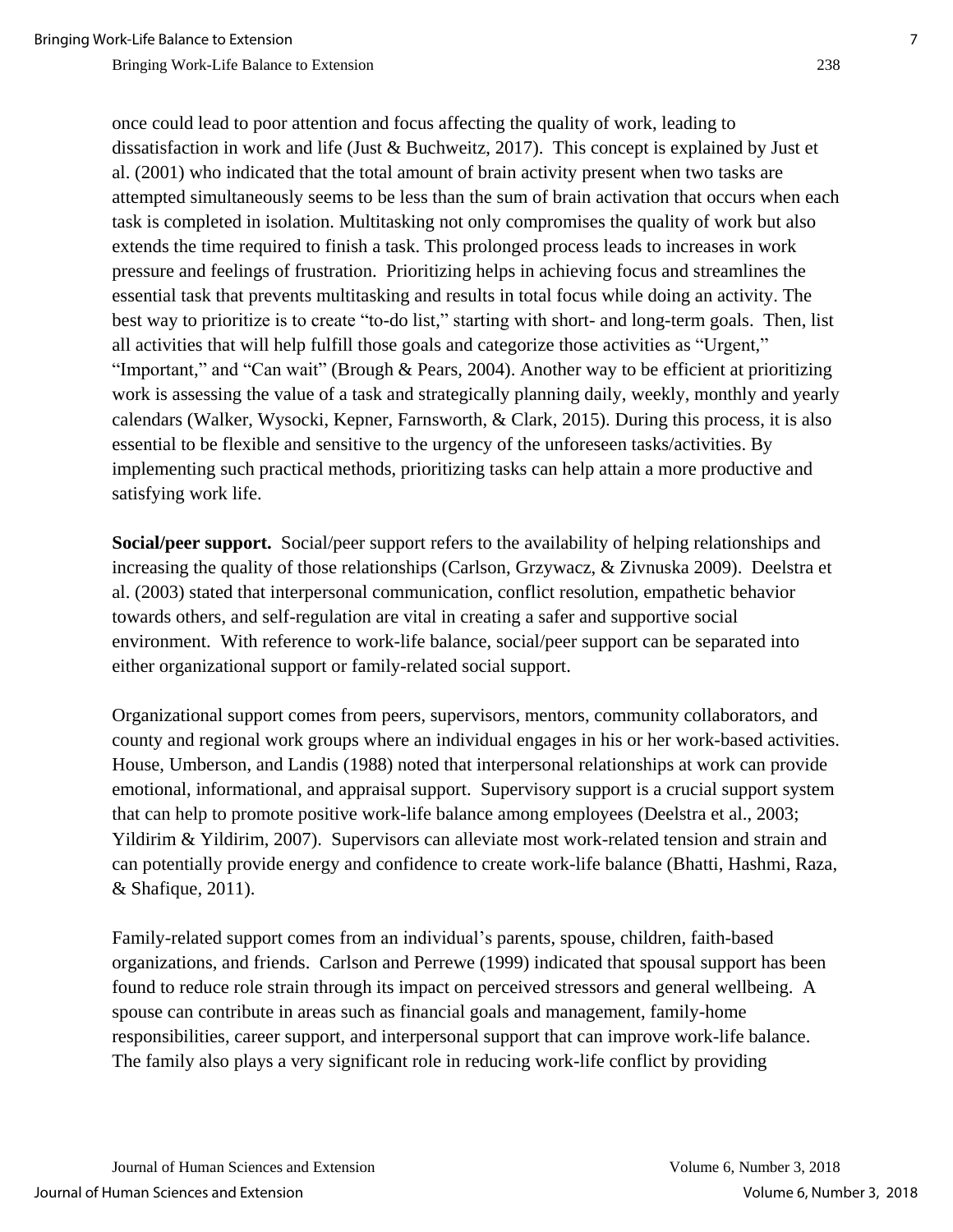**Seeking wellbeing.** Seeking wellbeing is the third important factor that contributes to personal growth, resulting in improved work-life satisfaction. By dedicating time towards personal wellbeing, one can help boost work performance and healthier relationships with self and others, leading to improved work-life balance (Bell, Rajendran, & Theiler, 2012). The Substance Abuse and Mental Health Services Administration (SAMHSA; 2017) states that wellness/wellbeing is a result of a combination of good physical and mental health. These two facets are unarguably linked with each other. Regular physical activity, healthy eating habits, and managing stress are prime ways to self-care (Boertje & Ferron, 2013; Martinez et al., 2013). Job demand-related stressors have been shown to increase physical symptoms of ill-being and psychological distress, such as anxiety, depression, high blood pressure, migraines, recurrent viral infections, and stomach ulcers (Kinman & Jones, 2008). Job demand-related stressors have also shown to increase the urge of leaving a job or taking a long absence from work (Barnes, Agago, & Coombs, 1998). Therefore, it is important to take some time to focus inward and create a healthier regimen for self that can lead to creating a sense of harmony and wellbeing.

Employers can play a significant role in creating personal growth by providing professional and personal development opportunities, such as workshops, webinars, web resources, countyspecific and state-specific worksite wellness initiatives, and expert assistance.

#### **Environmental Factors**

A work environment involves the physical location, immediate surroundings, behavioral procedures, policies, rules, culture, resources, working relationships, and work location. Samson, Waiganjo, and Koima (2015) illustrated that the quality of a work environment affects an employee's performance and job satisfaction, and hence, organizational competence. Even though individual preferences and work ethics are shaped by an individual's values, job responsibilities dictate the majority of those preferences (Gregory & Milner, 2009). Extension professionals have unique work environments. They are constantly working in different environments, such as school systems, agricultural communities, the Land-Grant campus community, healthcare systems, etc. In spite of these everyday changes in the working environments of its employees, the Extension environment is driven by its very own mission of creating knowledge and change through non-formal education. As rewarding as this work can be, it can also bring excessive time commitments and responsibility, leading to stress and "burnout" among Extension professionals (Fetsch & Kennington, 1997).

The nature of work environments is also changing in current times. Our work culture is more diverse in terms of age, gender, ethnicity, and race. This is also the first time that different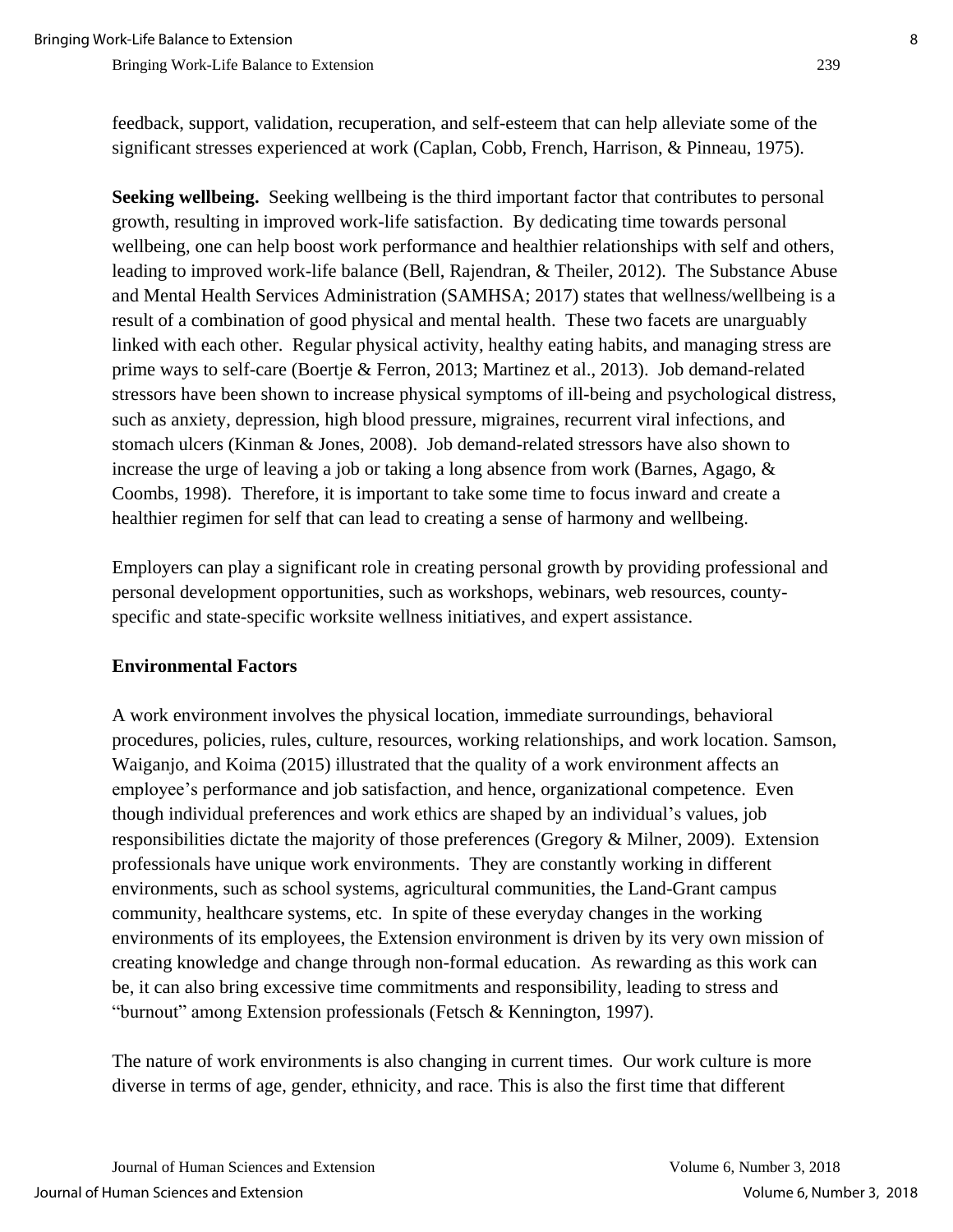generations of employees, such as baby boomers, Gen Xers, and Millennials are sharing the same work environment (Tolbize, 2008). Diversity and mix of generations share defining moments along with economic, societal, and sociological conditions in workplace (Farthing, 2013).

Even though environmental change is supported by organizational policies and guidelines, in Extension, there are still small changes that can be implemented at the county or regional level to create a more positive and inclusive work environment. These environmental changes can be implemented by altering the physical environment and/or the psychological environment of the workplace (Samson, Waiganjo, & Koima, 2015).

**Physical environment.** The physical environment includes the component of a tangible workplace environment that is comprised of the spatial layout and functionality of the surroundings. As per Naharuddin and Sadegi (2013), the physical environment can also be known as an ergonomic workplace where employees may feel like they either fit or do not fit. Physical factors, such as lighting, ventilation, noise, office layout, and décor, play very significant roles in creating a positive work environment (Samson et al., 2015). While these are obvious physical elements, most times, they might get ignored in a workplace.

The physical environment is not just limited to the physical factors listed above. Creating a wellness culture in Extension offices is another way to create a positive work environment. The aim of this approach is to make employees feel empowered and engaged (Samson et al., 2015). Some ways to implement a positive work culture include having walking breaks, walking meetings, group exercises, standing desks, housing portable exercise equipment (e.g., dumbbells, yoga mats, resistance belts), offering healthier snack options in vending machines and cafeterias, allowing pets/plants in an office space, and using ergonomic furniture. Taking such small intentful measures in Extension offices can dramatically help improve both the physical environment and employee morale.

**Psychological environment.** Psychological environment is considered as one of the most important issues when discussing work-life balance (Samson et al., 2015). Psychological factors are the interactions that happen between working conditions, organizational mission, the purpose of work, and the employee's efforts and individual characteristics (Noe, Hollenbeck, Gerhart, & Wright, 2007). A disparity in the psychological environment tends to develop depression, low energy, pessimism, fatigue sleep disorders, and disengagement (Keller, 1975). The Canadian Centre for Occupational Health and Safety (2012) indicated six issues affecting mental health in a workplace: stigma discrimination, demand/control and effort/reward relationships, presentism, job burnout, harassment, violence, bullying, and substance abuse at work. Hence, in order to enhance work-life balance, employees must improve their psychological environments and identify and deal with some of these critical issues.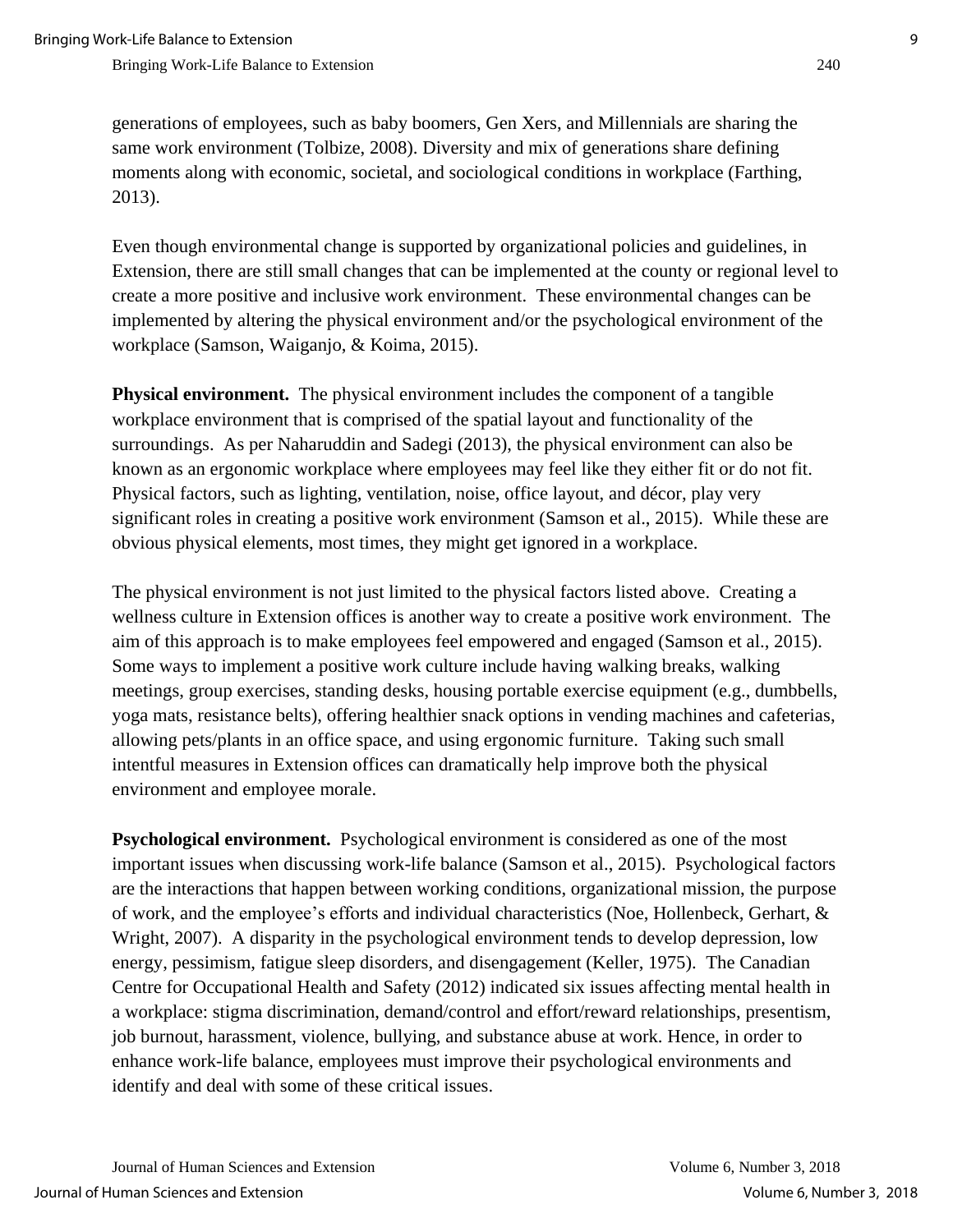Caramela (2017) recommended in-house needs assessments, staff meetings, and anonymous surveys to gain knowledge on current issues can also result in a more positive psychological environment. Another step to improving the psychological environment of a workplace is by creating a plan of action to achieve effective outcomes in a reasonable time using expert help. Simple ways to create a positive psychological environment at work include keeping the workplace clean, relaxing, and comforting; allowing pets and plants; personalizing an employee's workspace; eating together; holding group activities or festivities; having transparency; training opportunities; and providing constructive feedback (Caramela, 2017). These small changes in a work environment can help in creating more a positive, trusting, and healthier work environment in an Extension office, or any office.

Although these suggestions are relevant to improving the general work environment, they are not specific enough to address county, district, or state-specific needs. Each county, district, regional, and off-campus Extension workplace possesses a unique work environment. Therefore, more specialized assessments and inquiries should be implemented to help identify key areas of improvement that are highly focused on the geography and demographics of a specific workplace.

#### **Organizational Policies**

Mathieu and Zajac (1990) suggested that employees who are committed to the organization show heightened performance, reduced absenteeism, and lower employee turnover, leading to improved employee and organizational competence. This norm of reciprocity may allow employees and employers to reconcile these distinctive orientations.

The Cooperative Extension System has been forthcoming in creating programs and policies, such as flextime, childcare, and eldercare support, to help create work-life balance in the everyday life of Extension professionals. However, access to these programs is significantly inconsistent between on-campus and off-campus faculty and staff (Ensle, 2005). Boudreau, Boswell, Judge, & Bretz, (1998) stated that the lack of access to work-life balance practices predicts turnover intentions of offshore employees. Hence, dissemination of a university's campus-based work-life balance practices, programs, and policies should also be implemented for the Extension professionals housed in off-campus locations.

A strong work culture has stronger values, mission, and code of conduct for its employees, all of which should help them accomplish their mission and goals. Cameron, Mora, Leutscher, and Calarco (2011) suggested six qualities that create a positive workplace: integrity, empathy, caring, meaning, conscientiousness, and inspiration.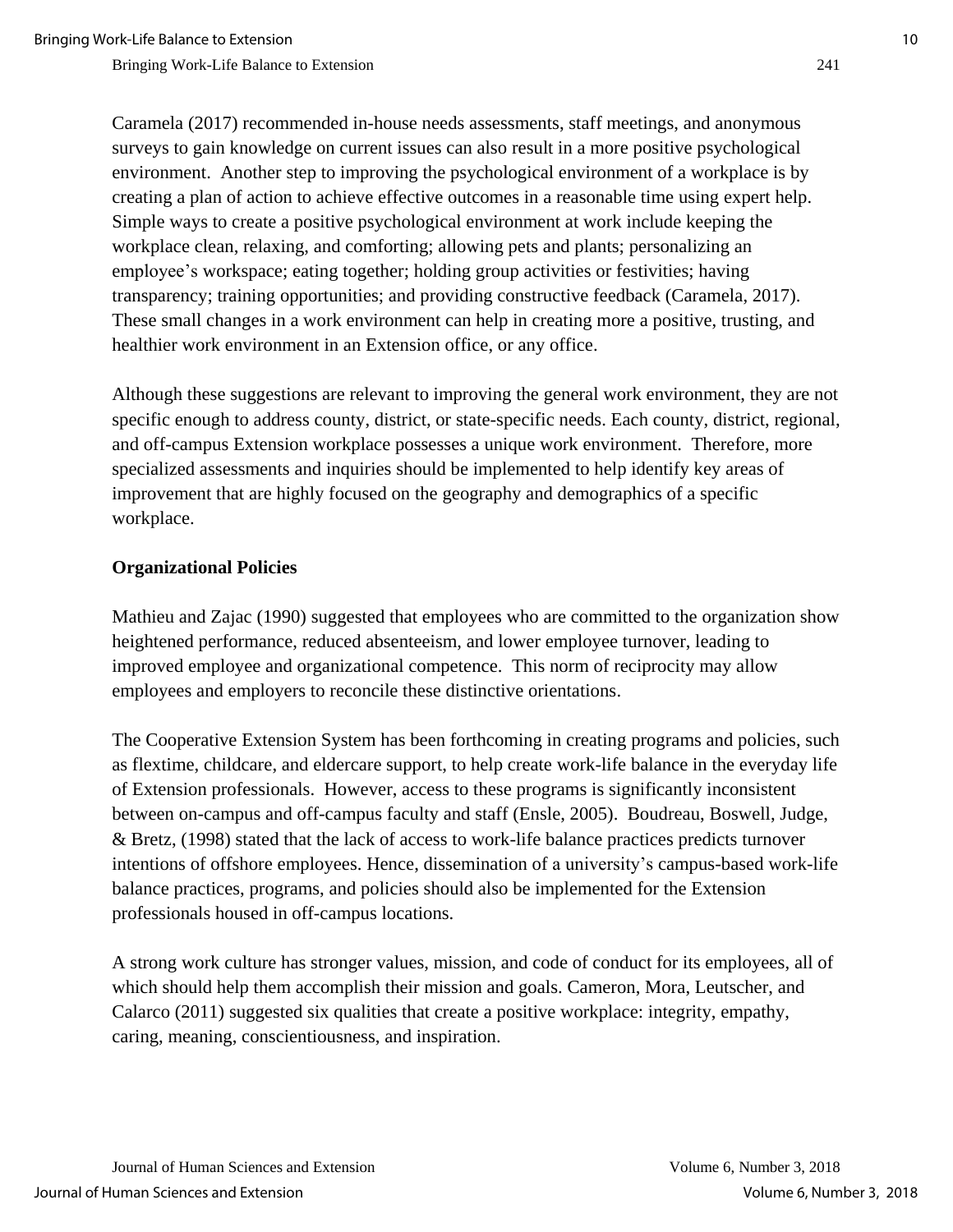A positive work culture in Extension can help establish a norm of reciprocity that not only benefits employees by improving their work-life balance but also could benefit Extension by enhancing organizational competence, loyalty, and productivity and reducing turnover.

#### **Limitations**

A lack of prior research and more recent studies in the field of Extension makes it difficult to draw specific conclusions and make specific recommendations for areas such as work-life satisfaction, stress, professional–personal training needs, and happiness/satisfaction. Even though this article does not provide quantitative data on work-life balance within the Cooperative Extension System, it identifies and discusses well-known models related to work-life issues and presents possible solutions to present-day problems facing Extension professionals.

#### **Conclusions and Implications**

Through over one hundred years of evolution and change, Extension has taken pride in its mission to educate communities and community members to lead more prosperous and healthier lives. In this process of service and education, looking inwards and helping "self" has become a lesser priority for Extension professionals. Working during evenings and weekends has become a new norm for leading a successful Extension career, and overcommitting to a multitude of tasks is now normal practice for Extension professionals.

This trend is bound to create negative repercussions affecting personal happiness, work productivity, wellbeing, and compromised social lives. These norms need to be re-evaluated from both an individual and an organizational level to help Extension professionals lead healthier and productive life.

Most of the Extension-specific studies related to work-life balance issues are older and do not fit well with the current Extension environment. More studies in the area of work-life balance within Extension are needed to help identify key issues employees experience in the present time. Comprehensive studies in the areas of role ambiguity, role overload, and individual Extension workplace assessment can be a good starting point to study current challenges. The gathered information can help guide Extension organizations and leadership to develop an effective approach to creating more positive, productive, and thriving Extension workplaces.

Research-based information in this article can provide a platform for conversation among administrators, research scholars, and Extension professionals on creatively addressing work-life balance issues. It can also encourage specific research deliberations on topics such as the culture of statewide Extension organizations, diversity, establishing better on-campus and off-campus resource connections, and a positive work environment.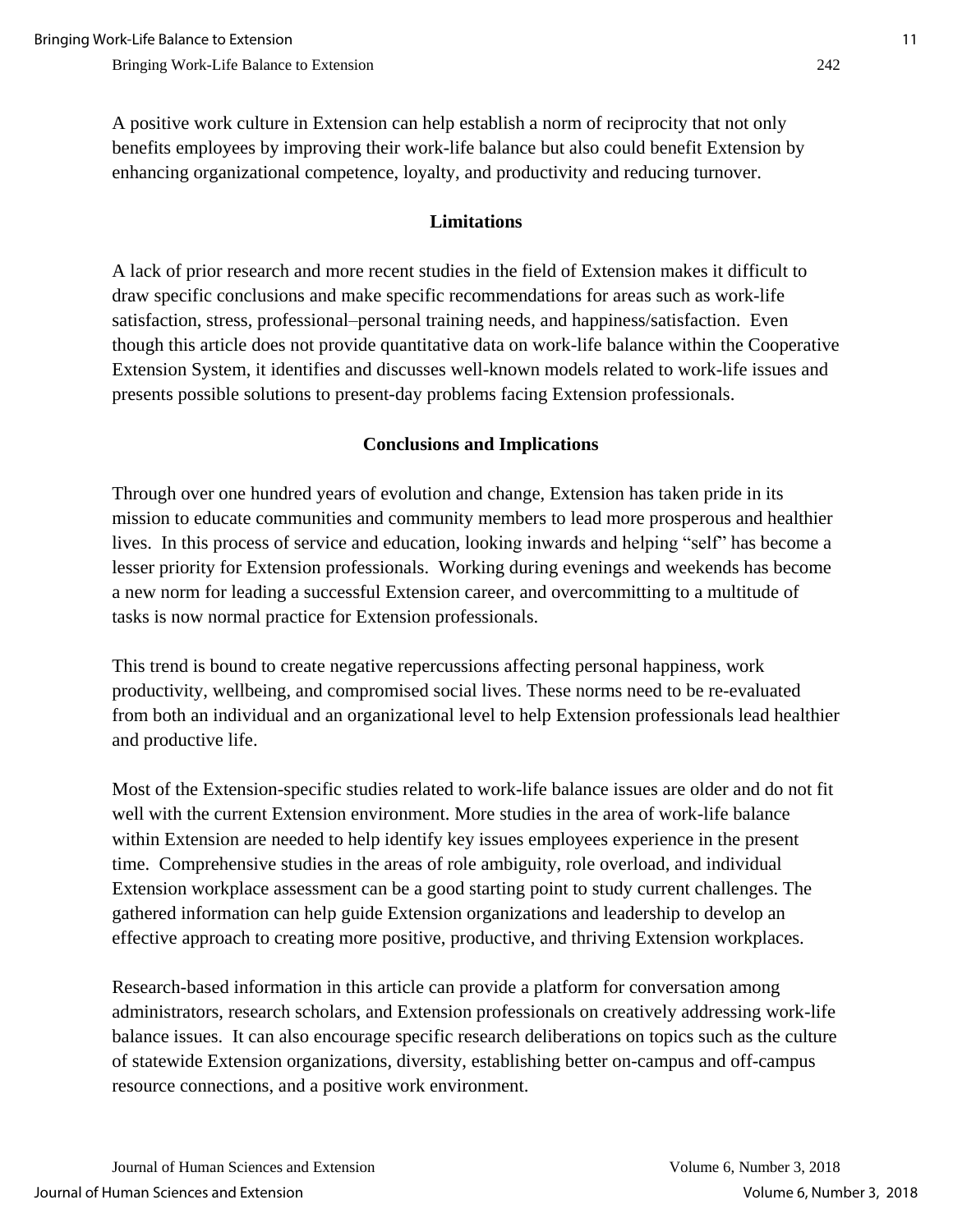Compensation, spillover, inter-role conflict, and, role enhancement theories are some of the many theories that can be studied and adapted to create more meaningful conclusions for the Extension world. These theories can help develop meaningful assessments, focused discussions, and forums to identify key issues that are preventing Extension employees from achieving optimum work-life satisfaction. The three-tier approach proposed and discussed in this article can also be used as a tool to assess and strengthen these efforts on multiple levels (from individual to organizational policies). Following such a multidimensional approach has the potential to ensure consistent and sustainable enhancement of the Extension culture.

#### **References**

- Amstad, F. T., Meier, L. L., Fasel, U., Elfering, A., & Semmer, N. K. (2011). A meta-analysis of work-family conflict and various outcomes with a special emphasis on cross-domain versus matching-domain relations. *Journal of Occupational Health Psychology*, *16*(2), 151–169. doi:10.1037/a0022170
- Balmforth, K., & Gardner, D. (2006). Conflict facilitation between work and family: Realizing the outcomes for organizations. *New Zealand Journal of Psychology, 35*(2), 69–76.
- Barnes, L. L. B., Agago, M. O., & Coombs, W. T. (1998). Effects of job-related stress on faculty intention to leave academia. *Research in Higher Education*, *39*(4), 457–469. doi:10.1023 /A:1018741404199
- Barnett, R. C., & Hyde, J. S. (2001). Women, men, work and family. *American Psychologist*, *56*(10), 781–796. doi:10.1037/0003-066X.56.10.781
- Bauer, J. C., & Simmon, P. R. (2000). Role ambiguity: A review and integration of the literature. *Journal of Modern Business, 3*, 41–47*.* Retrieved from http://apps.ucclermont.edu/~bauer j/DCP0020.pdf
- Bell, A. S., Rajendran, D., & Theiler, S. (2012). Job stress, wellbeing, work-life balance and work-life conflict among Australian academics. *Journal of Applied Psychology*, *8*(1), 25– 37. doi:10.7790/ejap.v8i1.320
- Bhatti, N., Hashmi, M. A., Raza, S. A., & Shafique, K. (2011). Empirical analysis of job stress on job satisfaction among university teachers in Pakistan. *International Business Research*, *4*(3), 264–270. doi:10.5539/ibr.v4n3p264
- Boertje, J., & Ferron, L. (2013). Achieving a work-life balance. *American Nurse Today, 8*(11). Retrieved from<https://americannursetoday.com/achieving-a-work-life-balance/>
- Boudreau, J. W., Boswell, W. R., Judge, T. A., & Bretz, R. D., Jr. (1998). *Effects of personality, cognitive ability, and fit on job search and separation among employed managers*  (CAHRS Working Paper #98-16). Ithaca, NY: Cornell University, School of Industrial and Labor Relations, Center for Advanced Human Resource Studies. Retrieved from http://digitalcommons.ilr.cornell.edu/cahrswp/128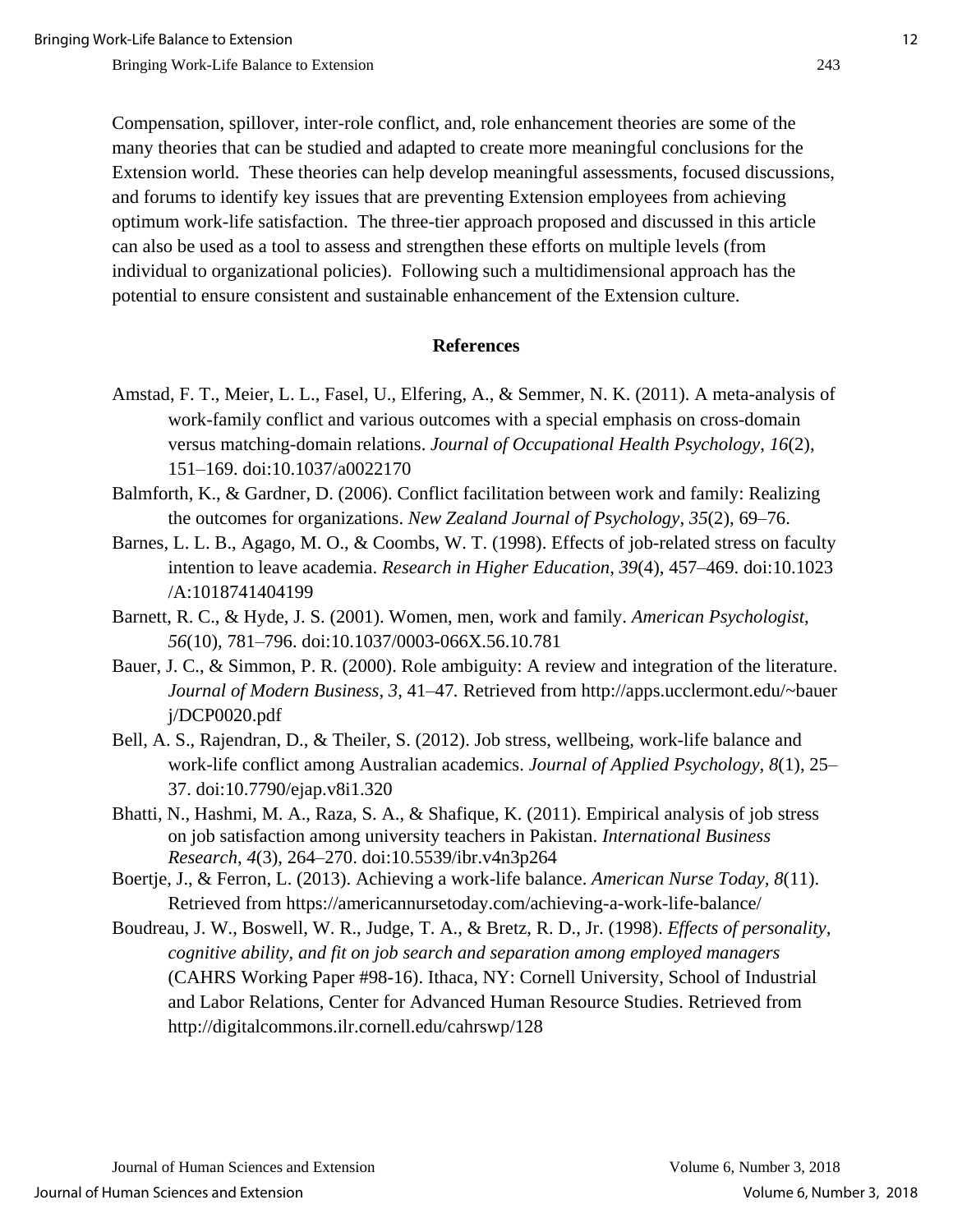- Brough, P., & Pears, J. (2004). Evaluating the influence of the type of social support on job satisfaction and work-related psychological wellbeing. *International Journal of Organisational Behaviour, 8*(2), 472–485. Retrieved from http://citeseerx.ist.psu.edu /viewdoc/download?doi=10.1.1.577.3767&rep=rep1&type=pdf
- Cameron, K., Mora, C., Leutscher, T., & Calarco, M. (2011). Effects of positive practices on organizational effectiveness. *The Journal of Applied Behavioral Science, 47*(3), 266–308. doi:10.1177/0021886310395514
- Canadian Centre for Occupational Health and Safety. (2012). *Mental health at work*. Retrieved from [http://www.ccohs.ca/oshanswers/psychosocial/mentalhealth\\_work.html](http://www.ccohs.ca/oshanswers/psychosocial/mentalhealth_work.html)
- Caplan, R. D., Cobb, S., French, J. R. P., Jr., Harrison, R. V., & Pinneau, S. R., Jr. (1975). *Job demands and worker health: Main effects and occupational differences*. Ann Arbor, MI: Institute for Social Research. Retrieved from https://deepblue.lib.umich.edu/handle/2027 .42/99318
- Caramela, S. (2017, November 10). 4 ways to improve your office's work environment. *Business News Daily*. Retrieved from https://www.businessnewsdaily.com/7932-create-betterwork-environment.html
- Carlson, D. S., Grzywacz, J. G., & Zivnuska, S. (2009). Is work-family balance more than conflict and enrichment? *Human Relations, 62*(10), 1459–1486. doi:10.1177/0018726709336500
- Carlson, D. S., & Perrewe, P. L. (1999). The role of social support in the stressor-strain relationship: An examination of work-family conflict. *Journal of Management*, *25*(4), 513–540. doi:10.1177/014920639902500403
- Chambers, B., Moore, A. B., & Bachtel, D. (1998). *Role conflict, role ambiguity and job satisfaction of county Extension agents in the Georgia Cooperative Extension Service*. Adult Education Research Conference, San Antonio, TX. Retrieved from http://newprairiepress.org/aerc/1998/papers/16
- Clark, S. C. (2000). Work/family border theory: A new theory of work/family balance. *Human Relations, 53*(6), 747–770. doi:10.1177/0018726700536001
- Deelstra, J. T., Peeters, M. C. W., Schaufeli, W. B., Stroebe, W., Zijlstra, F. R. H., & van Doormen, L. P. (2003). Receiving instrumental support at work: When help is not welcome. *Journal of Applied Psychology, 88*(2), 324–331. doi:10.1037/0021-9010 .88.2.324
- Dev, S. S., & Raj, S. J. M. (2017). Work life balance of employees and its effect on work related factors in nationalized banks. *Shanlax International Journal of Management, 4*(4), 29–35. Retrieved from https://www.researchgate.net/publication/317955095\_Work\_Life\_Balanc e\_of\_Employees\_and\_its\_Effect\_on\_Work\_Related\_Factors\_in\_Nationalized\_Banks
- Edwards, J. R., & Rothbard, N. P. (2000). Mechanisms linking work and family: Clarifying the relationship between work and family constructs. *Academy of Management Constructs, 25*(1), 78–199.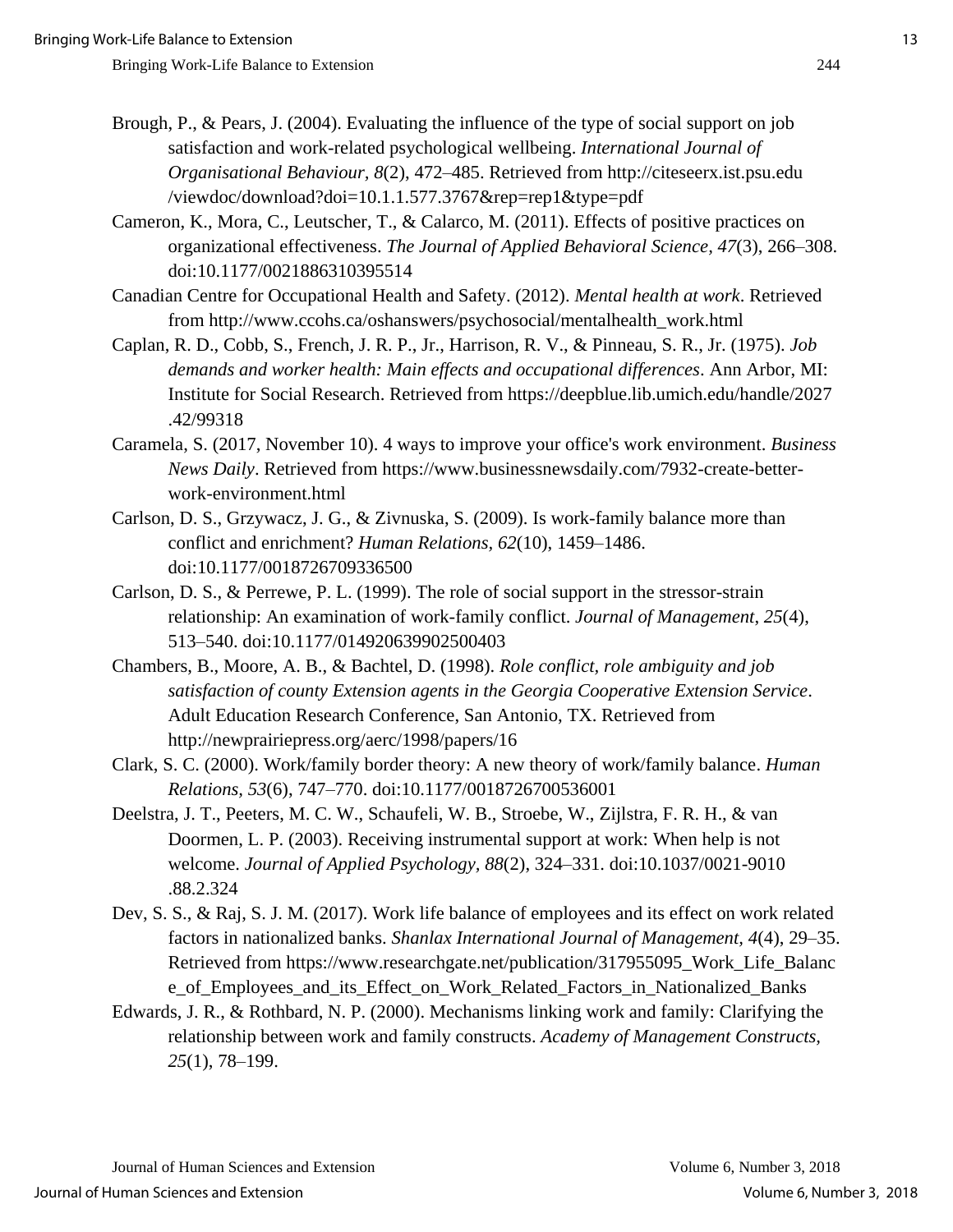- Ensle, K. M. (2005). Burnout: How does Extension balance job and family? *Journal of Extension, 43*(3), Article 3FEA5. Retrieved from http://www.joe.org/joe/2005june/a5.php
- Farthing, K. (2013). Embracing generational differences in the workplace. *Hospital Pharmacy, 48*(7), 537–538. doi:10.1310/hpj4807-537
- Felstead, A., Jewson, N., Phizacklea, A., & Walters, S. (2002). Opportunities to work at home in the context of work-life balance. *Human Resource Management Journal, (12)*1, 54–76. doi:10.1111/j.1748-8583.2002.tb00057.x
- Fetsch, R. J., & Kennington, M. S. (1997). Balancing work and family in Cooperative Extension: History, effective programs, and future directions. *Journal of Extension, 35*(1), Article 1FEA2*.* Retrieved from http://www.joe.org/joe/1997february/a2.html
- Greenhaus, J. H., & Beutell, N. J. (1985). Sources of conflict between work and family roles. *The Academy of Management Review*, *10*(1), 76–88. doi:10.2307/258214
- Gregory, A., & Milner, S. (2009). Work-life balance: A matter of choice? *Gender, Work and Organization, 16*(1), 1–13. doi:10.1111/j.1468-0432.2008.00429.x
- Hill, E. J., Ferris, M. E., & Märtinson, V. (2003). Does it matter where you work? A comparison of how three work venues (traditional office, virtual office, and home office) influence aspects of work and personal/family life. *Journal of Vocational Behavior, 63*(2), 220– 241. doi:10.1016/S0001-8791(03)00042-3
- House, J. S., Umberson, D., & Landis, K. R. (1988). Structures and processes of social support. *Annual Review of Sociology, 14*, 293–318. Retrieved from https://www.jstor.org/stable /2083320?origin=JSTOR-pdf&seq=1#page\_scan\_tab\_contents
- Idris, M. A., & Dollard, M. F. (2011). Psychosocial safety climate, work conditions, and emotions in the workplace: A Malaysian population-based work stress study. *International Journal of Stress Management, 18*(4), 324–347. doi:10.1037/a0024849
- Just, M. A., & Buchweitz, A. (2017). What brain imaging reveals about the nature of multitasking. In S. E. F. Chipman (Ed.), *The Oxford handbook of cognitive science.* doi:10.1093/oxfordhb/9780199842193.013.4
- Just, M. A., Carpenter, P. A., Keller, T. A., Emery, L., Zajac, H., & Thulborn, K. R. (2001). Interdependence of nonoverlapping cortical systems in dual cognitive tasks. *Neuroimage, 14*(2), 417–426. doi:10.1006/nimg.2001.0826
- Keller, R. (1975). Role conflict and ambiguity: correlates with job satisfaction and values. *Personal Psychology*. Retrieved from: https://doi.org/10.1111/j.1744- 6570.1975.tb00391.x
- Kinman, G., & Jones, F. (2008). Effort-reward imbalance, overcommitment, and work-life conflict: Testing an expanded model. *Journal of Managerial Psychology, 23*(3), 236–251. doi:10.1108/02683940810861365
- Kutilek, L. M., Conklin, N. L., & Gunderson, G. (2002). Investing in the future: Addressing work/life issues of employees. *Journal of Extension, 40*(1), Article 1FEA6*.* Retrieved from https://www.joe.org/joe/2002february/a6.php/p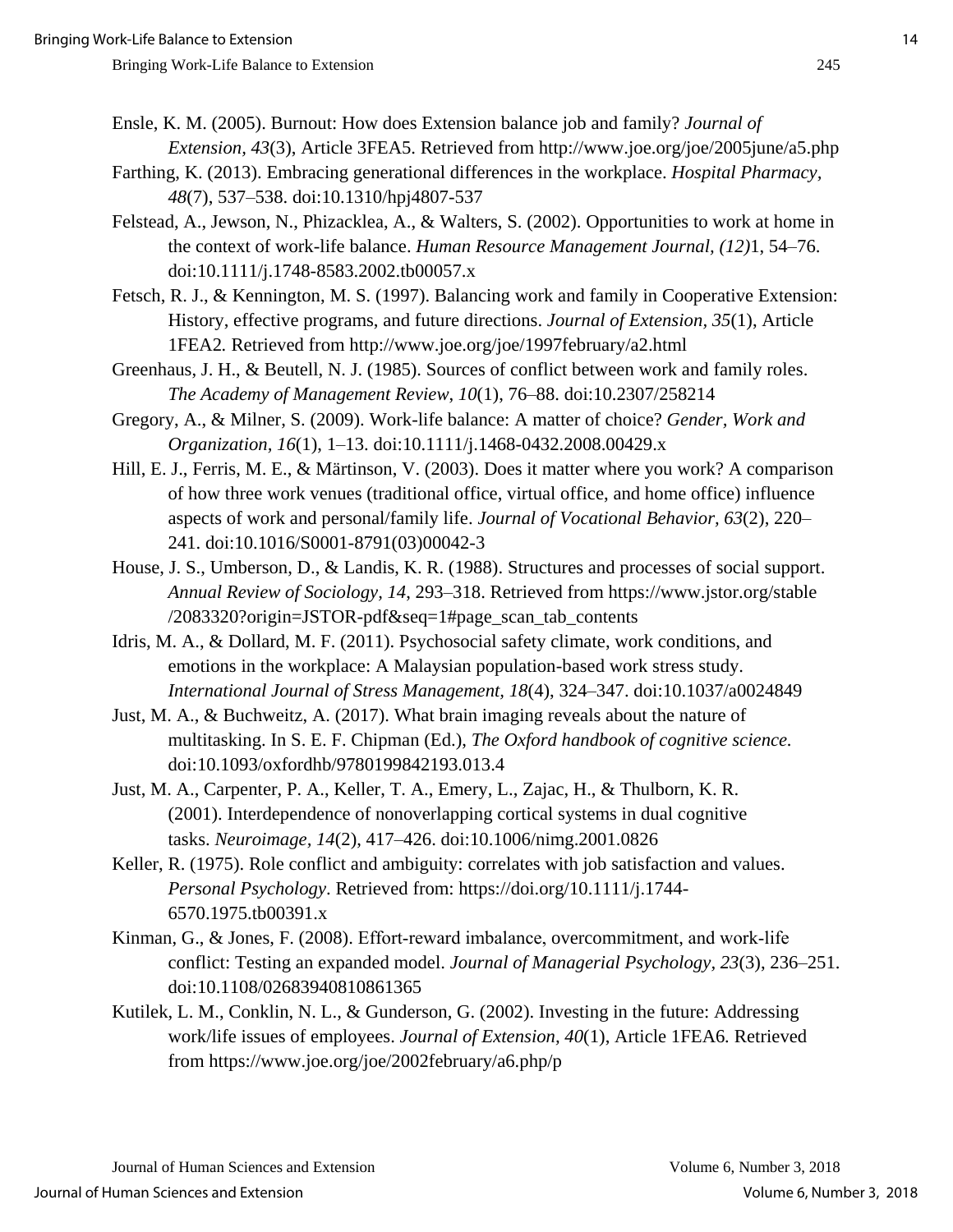- Lavassani, K. M., & Movahedi, B. (2014). Developments in theories and measures of workfamily relationships: From conflict to balance. *Contemporary Research on Organization Management and Administration*, *2*(1), 6–19.
- Martinez, E., Ordu, C., Della Sala, M., & McFarlane, A. (2013). Striving to obtain a schoolwork-life balance: The full-time doctoral student. *International Journal of Doctoral Studies, 8*, 39–59. doi:10.28945/1765
- Mathieu, J. E., & Zajac, D. M. (1990). A review and meta-analysis of the antecedents, correlates and consequences of organizational commitment. *Psychology Bulletin, 108*(2), 171–194. doi:10.1037/0033-2909.108.2.171
- Murphy, L. R., & Schoenborn, T. F. (1987). Stress management in work settings. *Department of Health and Human Services-National Institute for Occupational Safety and Health*. Retrieved from: https://www.cdc.gov/niosh/docs/87-111/
- Naharuddin, N. M., & Sadegi, M. (2013). Factors of workplace environment that affect employees' performance: A case study of Miyazu Malaysia. *International Journal of Independent Research and Studies, 2*(2), 66–78.
- Noe, R., Hollenbeck, J., Gerhart, B., & Wright, P. (2007). *Fundamentals of human resource*  management (2<sup>nd</sup> ed.). Boston, MA: McGraw-Hill.
- Peterson, M. F., Smith, P. B., Akande, A., Ayestaran, S., Bochner, S., Callan, V., . . . Viedge, C. (1995). Role conflict, ambiguity, and overload: A 21-nation study. *The Academy of Management Journal*, *38*(2), 429–452. doi:10.2307/256687
- Samson, G. N., Waiganjo, M., & Koima, J. (2015). Effect of workplace environment on the performance of commercial banks employees in Nakura town. *International Journal of Managerial Studies and Research, 3*(12), 76–89.
- Schaubroeck, J. M., Hannah, S. T., Avolio, B. J., Kozlowski, S. W. J., Lord, R. G., Treviño, L. K., . . . Peng, A. C. (2012). Embedding ethical leadership within and across organization levels. *Academy of Management, 55*(5), 1053–1078. doi:10.5465/amj.2011.0064
- Simmons, S. (2012). Striving for work-life balance. *American Journal of Nursing, 112*(1), 25– 26. doi:10.1097/01.NAJ.0000410173.98529.f6
- Substance Abuse and Mental Health Services Administration [SAMHSA]. (2017). *Eight dimensions of wellness*. Retrieved from https://www.samhsa.gov/wellnessinitiative/eight-dimensions-wellness
- Tolbize, A. (2008). *Generational differences in the workplace*. Minneapolis, MN: Research and Training Center on Community Living, University of Minnesota. Retrieved from https://rtc.umn.edu/docs/2\_18\_Gen\_diff\_workplace.pdf
- Walker, S., Wysocki, A., Kepner, K., Farnsworth, D., & Clark, J. L. (2015). *Managing time in the workplace*. Retrieved from https://edis.ifas.ufl.edu/pdffiles/HR/HR01400.pdf
- Yildirim, A., & Yildirim, D. (2007). Mobbing in the workplace by peers and managers: Mobbing experienced by nurses working in healthcare facilities in Turkey and its effect on nurses. *Journal of Clinical Nursing, 16*(8), 1444–1453. doi:10.1111/j.1365-2702.2006.01814.x